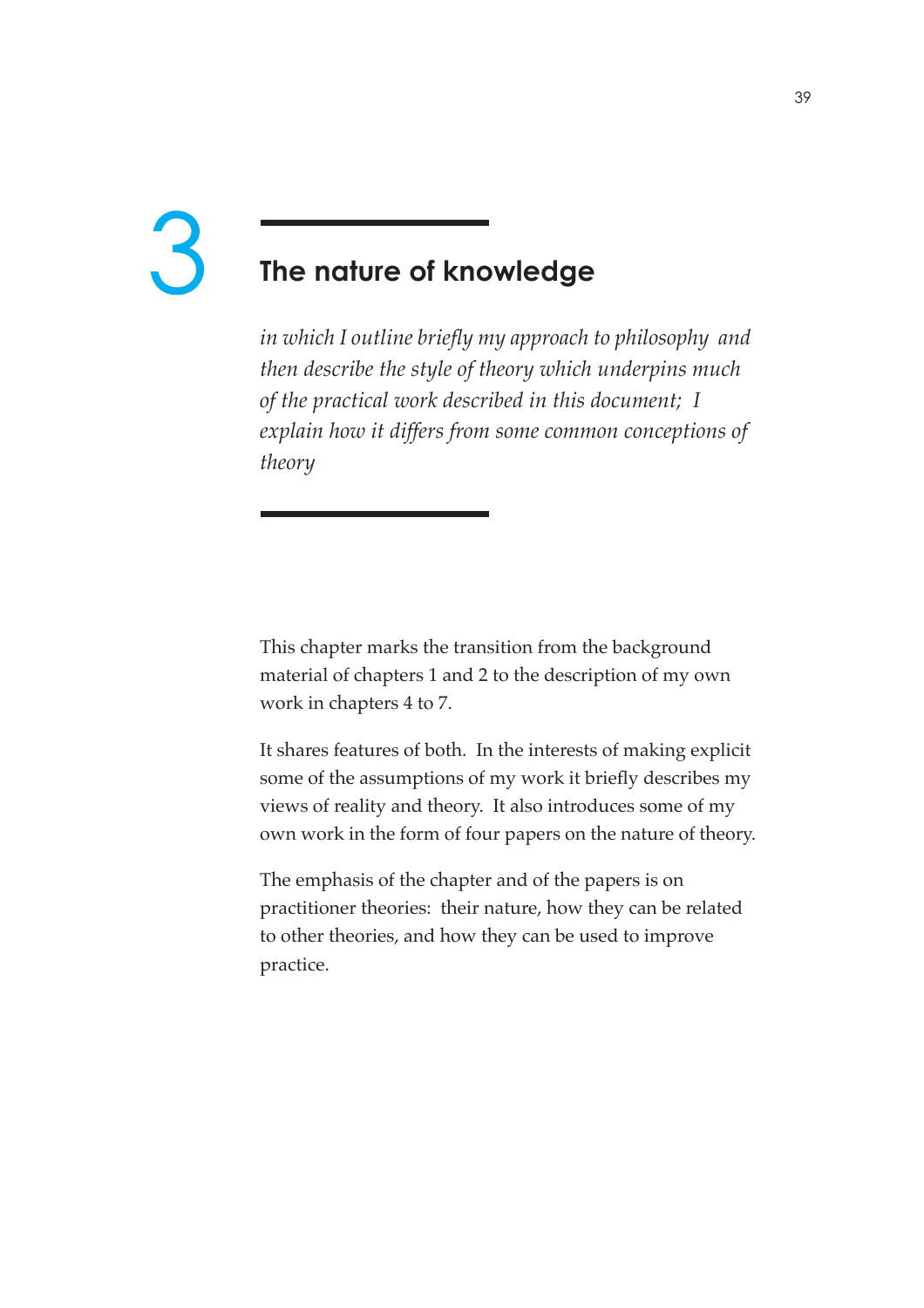Peter Checkland (1992) describes research as a framework **F,** operationalised as a methodology **M**, used to investigate an area of concern **A**. (See also Checkland & Holwell, 1998.) In the course of the investigation the researcher learns about *and modifies* **F**, **M** and **A**.

Checkland's framework appeals to me on at least two grounds. First, Checkland clearly has in mind an *emergent* approach. His expectation is that researchers are open to changing their minds about the underpinning philosophy and the methodology. Second, it is action oriented. The "area of concern", the research situation, is subject to change as a result of the research. I make an additional distinction between methodology (for instance soft systems methodology) and processes (the fine grain processes for collecting and interpreting information, for example).

Checkland seems to have in mind an *epistemological* framework, for he talks about frameworks which specify the nature of knowledge. So to sum up, for me research is

an epistemological framework **..................F** operationalised as a methodology**............M** further realised as a set of processes **..........P** used to investigate an area of concern**...... A**

in the course of which one learns about and modifies **F**, **M**, **P** and **A**.

It is time to make use of this by being more explicit about my epistemology.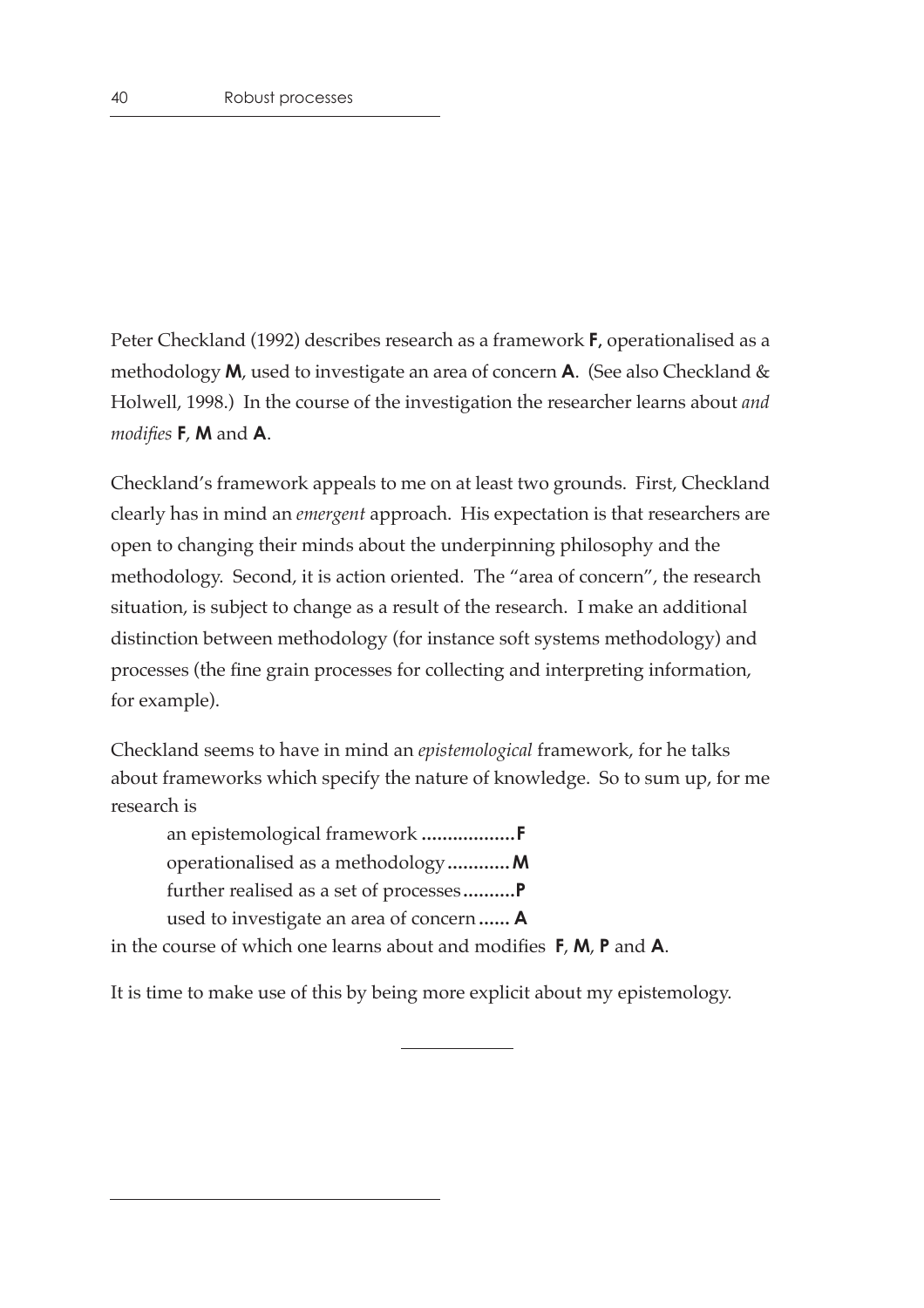I am here interested in providing a context in which the discussion in later chapters will be more easily understood. In particular, I wish to say a little about my assumptions about the nature of the world (ontology) and our knowledge of it (epistemology).

## **The nature of the "real world"**

This section will be relatively brief. Most of the literature I read has an influence on my practice and the way I think about it. My reading of philosophy, on the other hand, has had very little effect. I have found little reason to change my practice because of anything I have read in the philosophical literature.

I offer this as evidence that, in my own practice, philosophy has not proven particularly relevant. I shall have something to say about the nature of knowledge and of theory shortly. Where "reality" is concerned I have little to say. My ontological assumptions include the following.

I assume that there is a "real world" and that it is "out there". Any other position, I think, would not fit well with a methodology which sets out deliberately to help people change that world. (However, see below.)

If I had to label my philosophical position as it appears to others it would be roughly that of pragmatism. I use theories publicly in my work not for themselves. I use them when they aid action or understanding.

Stated coarsely, from this perspective truth is what works. In this respect I claim to be in good company. The philosopher Richard Rorty (1999b: 122) has said:

 Scientists who agree with Kuhn are not about to do anything very different from what their colleagues who agree with Weinberg  $\frac{1}{1}$  do. Their disagreements come up only in after-hours chat, not during the daily grind in the lab. [...] In neither science nor politics is philosophical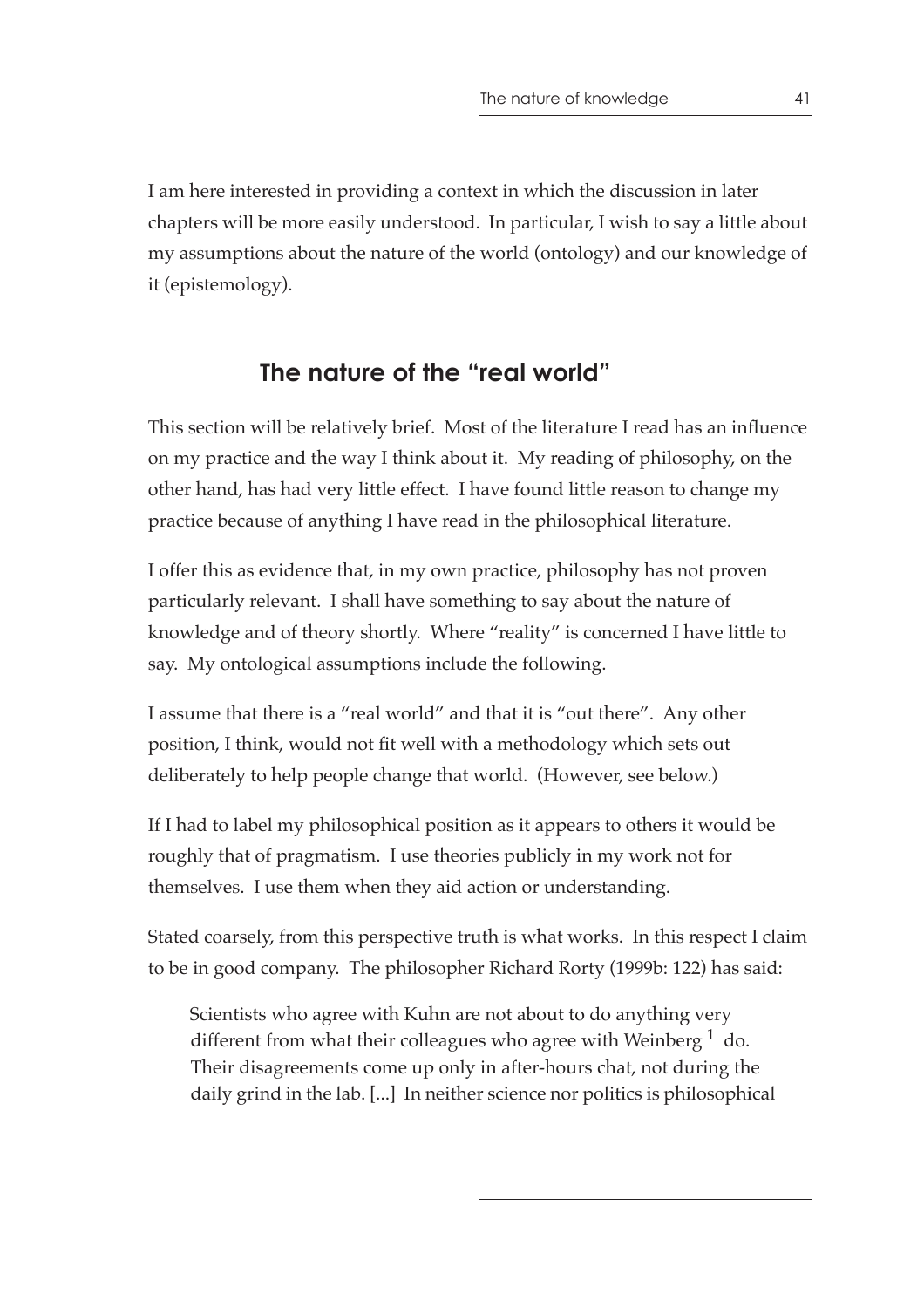correctness, any more than theological correctness, a requirement for useful work.

I regard my work as belonging approximately in the tradition of the action research begun by Kurt Lewin (for instance 1946), built in turn upon the work of John Dewey (for instance 1933). Richard Rorty (for instance 1999a) might be regarded as a modern representative of this philosophical tradition.

My private position is a little more complex. I accept that I can know the world only indirectly and imperfectly. When it comes to the physical world my knowledge is nevertheless adequate for me to survive day to day and year to year. I assume that our sensory apparatus including the brain has been honed by millenia of evolution.

I accept that for the less tangible aspects of the world — the thoughts and motives of people, for instance — my perceptions are even less accurate. Even here, though, they have so far proved adequate for me to survive for 70 years.

Let me add that I am not entirely a constructivist. For instance, people's assumptions about other people exist in people's minds. They are a construction. When expressed in behaviour, however, they do have tangible and more-or-less predictable effects. The "self-fulfilling prophecy", identified by Robert Rosenthal (1966) in experimenters' laboratories attests to this.

To say this differently, certain beliefs have consequences in the world. Suppose I held certain stereotypic views of (say) migrants. Those views would be likely to colour my language when I talked about migrants and my behaviour in their presence. In turn, my language and my behaviour might influence other people.

<sup>1.</sup> The reference, I presume, is to Steven Weinberg, whose realism Rorty has elsewhere critiqued. Weinberg is a theoretical physicist at the University of Texas at Austin, Nobel Laureate and author of *The first three minutes*, an account of the (hypothesised) early minutes of the universe.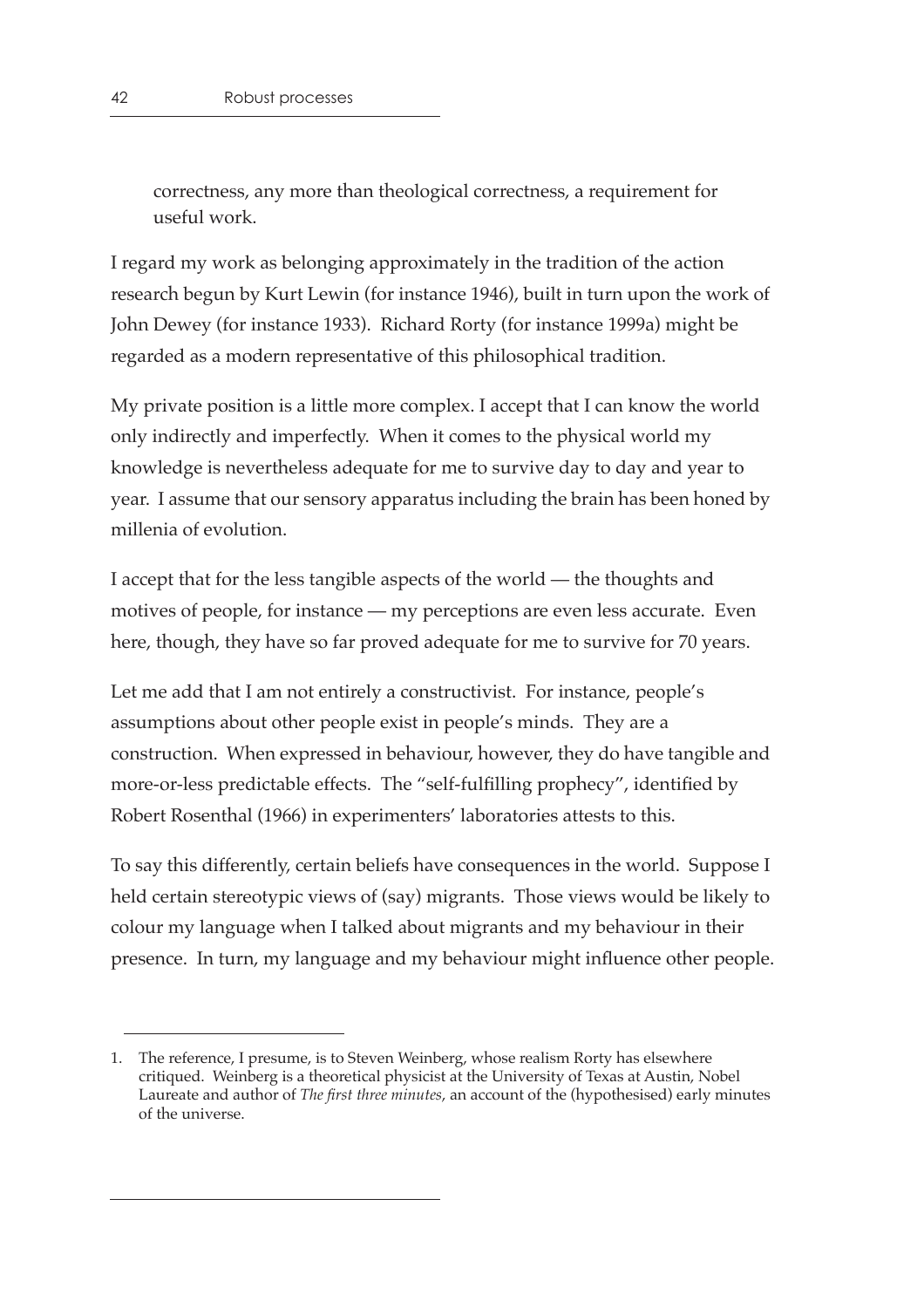I also agree with the proposition that there are qualities or properties of complex systems which cannot be predicted from their constituent parts. That is, *emergence* exists. In understanding the whole it helps to understand the parts. But by themselves the parts are not enough.

The philosophical position which seems closest to the one I have described is Roy Bhaskar's "critical realism". 2 It accepts both that the world is real and that it cannot be completely known. Its view of the world is of a hierarchy with nested levels — physical, chemical, biochemical, biological, social and so on.

Critical realism assumes that higher levels are constrained by but not completely predictable from their constituent levels. That is, critical realism is not reductionist. It also assumes that the higher levels can affect the lower levels. As Collier (1994:47) puts it

To explain what happens to stones in the garden, one must know about the habits of ants; to explain the damage to the ozone layer, one must know about the laws of economics.

Though I have read some of Bhaskar's work, my understanding of critical realism is based mostly on Andrew Collier's reasonably accessible introduction (Collier,1994 ). I find much of Bhaskar's writing too obtuse to repay the effort it requires for me to understand it.

In short, with one exception the philosophical nature of reality is not an issue I find very relevant to my work or my thinking. The one exception relates to the nature of theory. While it does not much influence my practice it does affect how I think about that practice and how I talk about it to others. These activities —

<sup>2. &</sup>quot;Critical realism" is the label which others have applied to it, and the label by which it is generally known. Bhaskar's (1978) own label for it is "transcendental realism".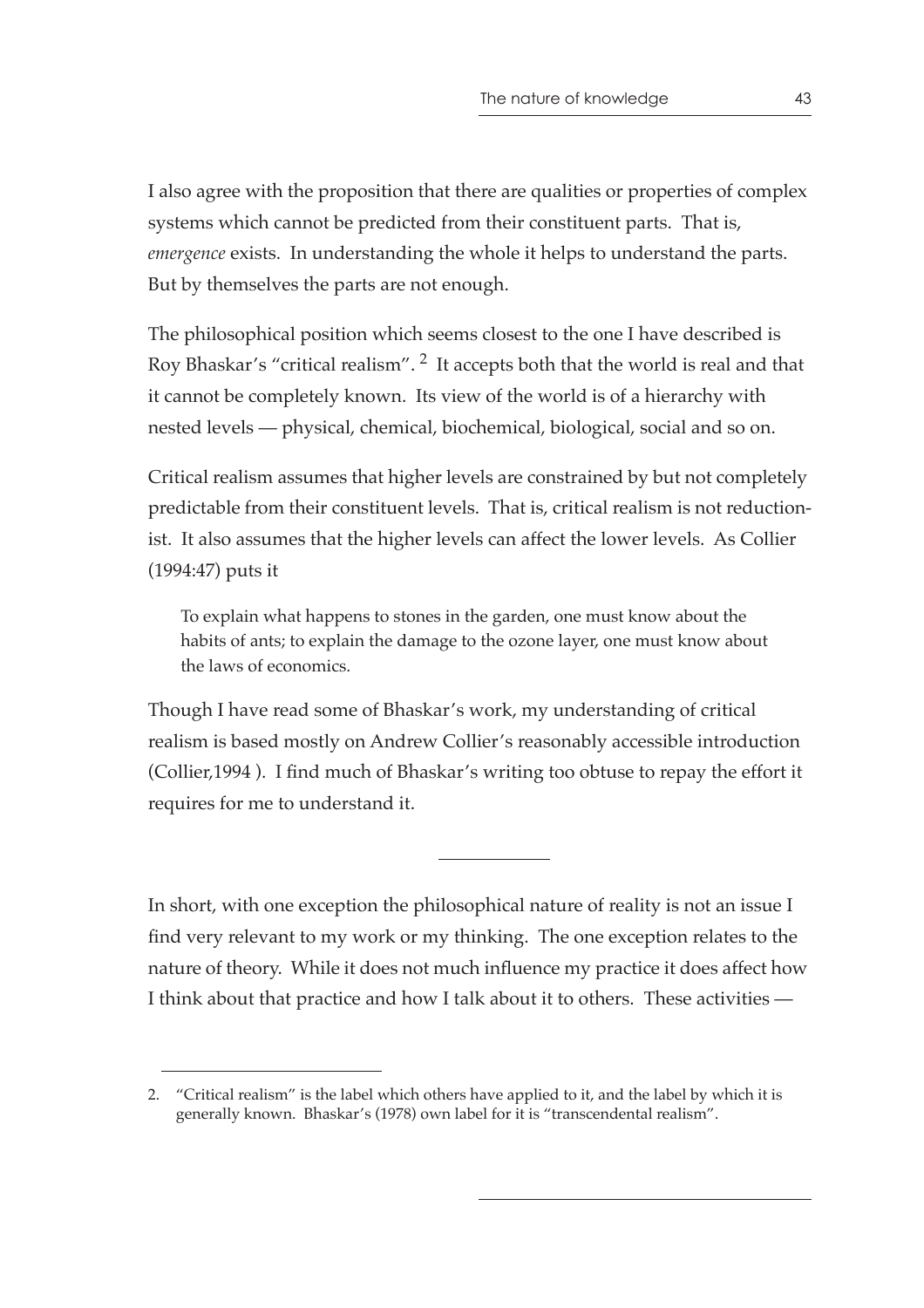thinking and talking — depend on some model or map of the world, some theory.

## **The nature of theory**

My earlier thinking is shown in an unpublished paper "A model of models", written in the mid 1970s for a departmental seminar. (See the brief summary below.)

## **Paper 1 — A model of models 3**

Bob Dick (nd) *A model of models*. An unpublished background paper for a departmental seminar. St Lucia: University of Queensland, Department of Psychology.

The paper identifies two dimensions on which psychological models vary: abstractness, and complexity. It argues that practitioners, to deal with the world as it is, must be able to carry their models around in their heads. To keep the theory small enough to be portable they most often work with theories which are abstract and complex. The abstraction is required to compensate for the complexity. Academics on the other hand favour researchable models. In psychology their theories are in the opposite quadrant of the grid: specific and with relatively few variables.

The relationships suggested in that paper may be summarised in a diagram (based on the diagram in the paper) — See Fig 3.1.

As an example of the evolution of my thought I offer Paper 2. Maslow's (e.g. 1978) hierarchy of needs, despite a lack of experimental support, is still popular

<sup>3.</sup> To spare the reader from having to refer to each of the actual papers I provide brief introductions to my own papers in boxes such as this. The papers themselves will be found in attached.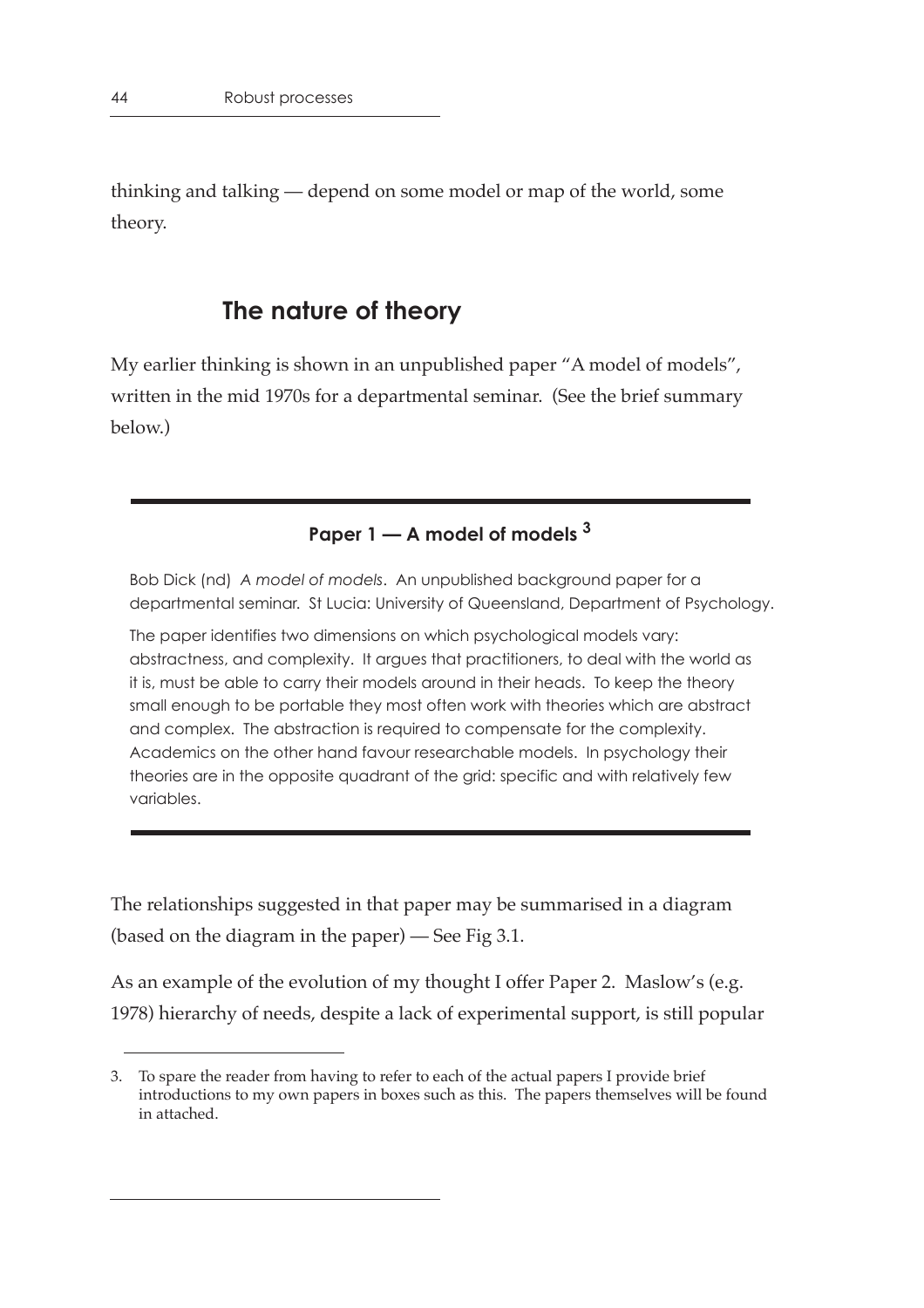

The heavy line at the bottom is reality, which is not directly knowable. There is an inevitable gap between it and our theories. The heavy line at the top represents logics, which are logically consistent systems like mathematics. Theories vary in terms of their specificity or abstractness (the vertical dimension in this diagram), and the complexity of their components and connections (the horizontal dimension). See text.



in practitioner circles. In the paper I argue that experimental test may not be the most valid challenge to a theory such as this. More abstract theories are far from the direct evidence, the "fact base" as West Churchman (1971) labels it. A failed test may be as much due to the particular operationalisation of the theory for experimental purposes as to error in the theory itself.

#### **Paper 2 — Maslow revis(it)ed**

Bob Dick (2001) Maslow revis(it)ed: Maslow's hierarchy of needs examined and reformulated. A discussion paper for a seminar. St Lucia: University of Queensland, Department of Psychology. Originally written mid-1980s, revised 1990, 1993, 2001.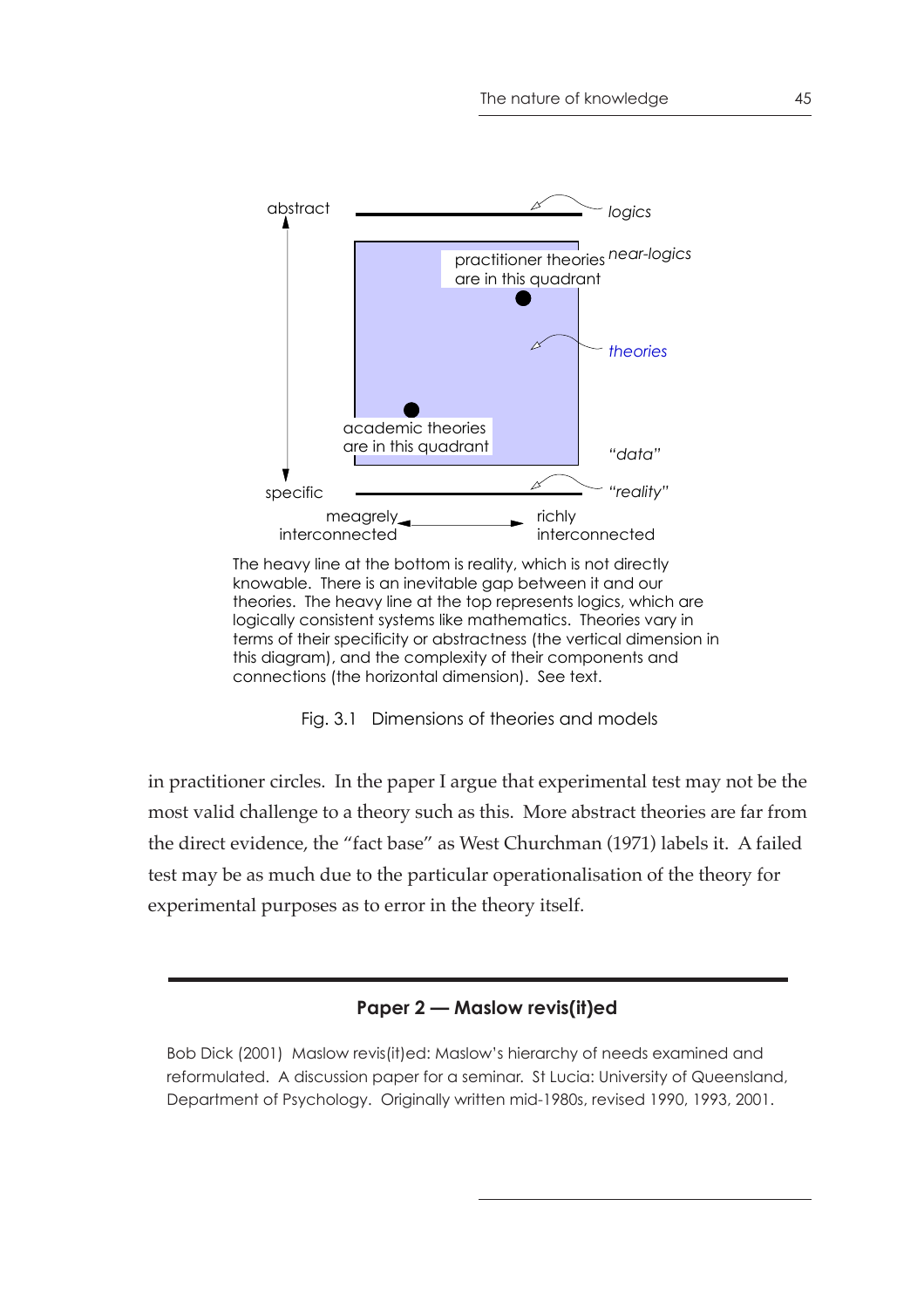The paper examines Maslow's hierarchy. Two main strategies are used to examine the theory: a conceptual analysis, and a comparison to theories which claim to address similar phenomena. This is followed by a recommendation for modifying the theory.

The result is a theory which is conceptually cleaner and is more consistent with related theories. It also implies certain ways in which the theory might be applied in practice.

I argue in effect that if a theory is abstract and logically consistent it is more appropriate to talk about its *applicability* to a given situation than to its correctness. Conceptual analysis may therefore be more relevant. In the "Maslow revis(it)ed" paper the conceptual analysis results in a recasting of the theory. In its modified form it is more consistent with other theories which attempt to cover the same ground.

To the extent that it is true, Maslow's hierarchy has a wide boundary of application. It is intended to apply to most of humankind. In its modified form it agrees with a range of theories which partly overlap it. I take this as support for its wide applicability. It is a theory which deals with concepts which can be used in a wide variety of situations. I will use the term "strategic concepts" for such concepts and "strategic theories" for such theories.

Other examples of strategic theories are Leon Festinger's (1957) cognitive dissonance (1957), and Robert Blake and Jane Mouton's managerial grid (1974). Each of these has strong similarities to a number of other theories. Cognitive dissonance resembles a range of the theories known as balance theories, most notably the earlier theories of Fritz Heider (1958).

The two dimensions of the managerial grid are to be found in a number of other theories. The dimensions are *concern for task* and *concern for people*. Robert Bales' (1950) work on group process identified *task* and *social* dimensions. The Ohio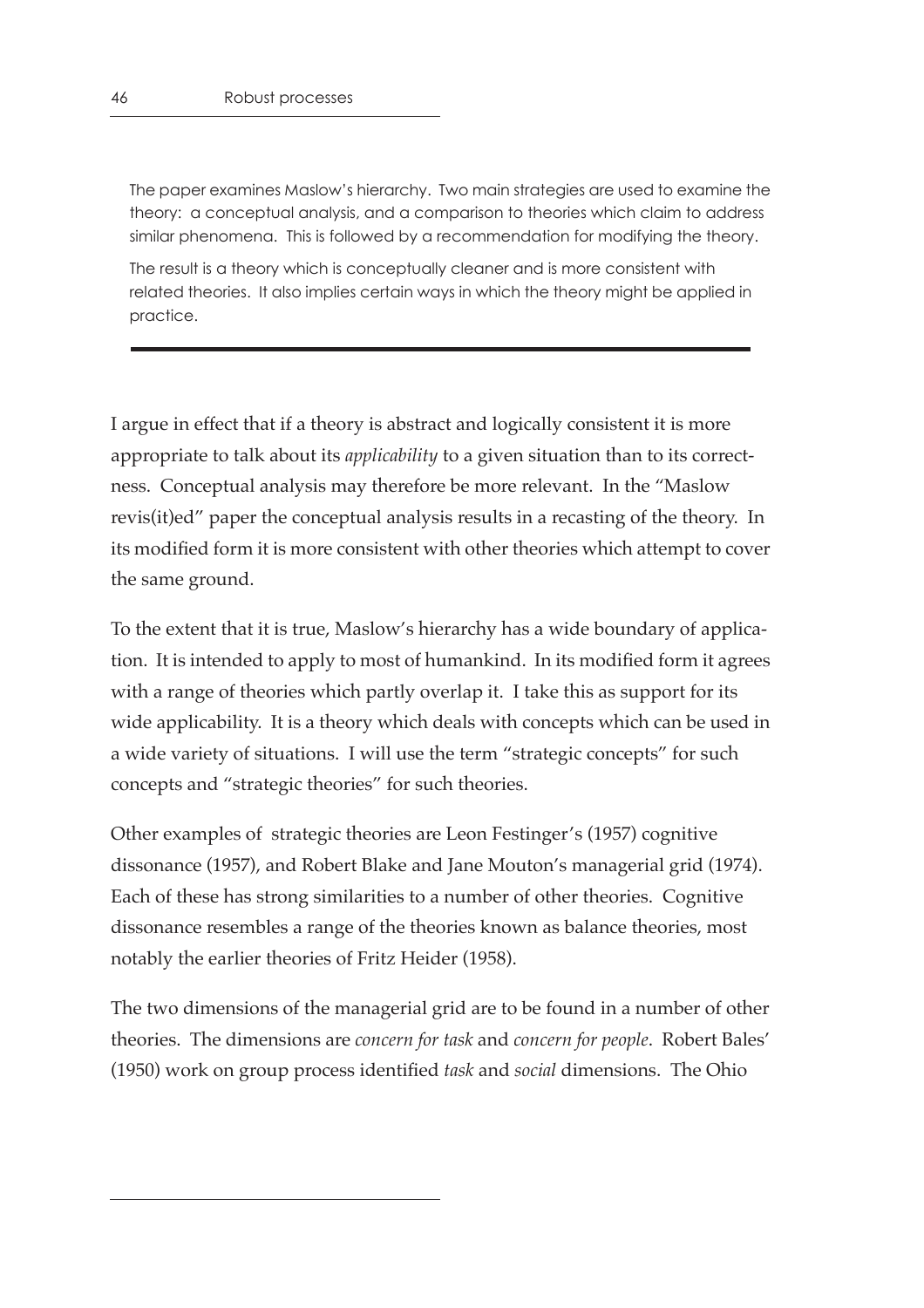State Leadership Studies (Halpin and Winer, 1957) named similar dimensions *initiating structure* and *consideration*.

Paper 3 more closely captures my current view of theories. A paper still in draft form, it more clearly identifies the differences between experimental and practitioner theories. Based on this foundation it offers a strategy for relating academic and practioner theories to one another.

#### **Paper 3 — Practitioner theories**

Bob Dick (2002) *Practitioner theories*. An unpublished draft discussion paper. Experimenter theories are mostly cast in the form of hypothesised relationships between a number of "independent variables" and one or more "dependent variables". Of more use to the practitioner are theories which identify which actions are likely to produce which outcomes in a given situation:

situation **[** actions → outcomes **]**

Outcomes can be related to dependent variables. Actions are not the same as independent variables. But actions can influence independent variables:

situation **[** actions → (independent variables) → outcomes **]**

Practitioners typically learn through experience, often tacitly, which actions tend to produce which outcomes. As they come to understand which independent variables are involved they are also able to relate their theories to those of experimentalists.

A further implication if this account has merit is that for practitioners, theory is more often derived from practice than practice from theory.

## **Reflection**

Reflecting now on these earlier papers I have further comments to make about the varieties of theory and about their use by practitioners.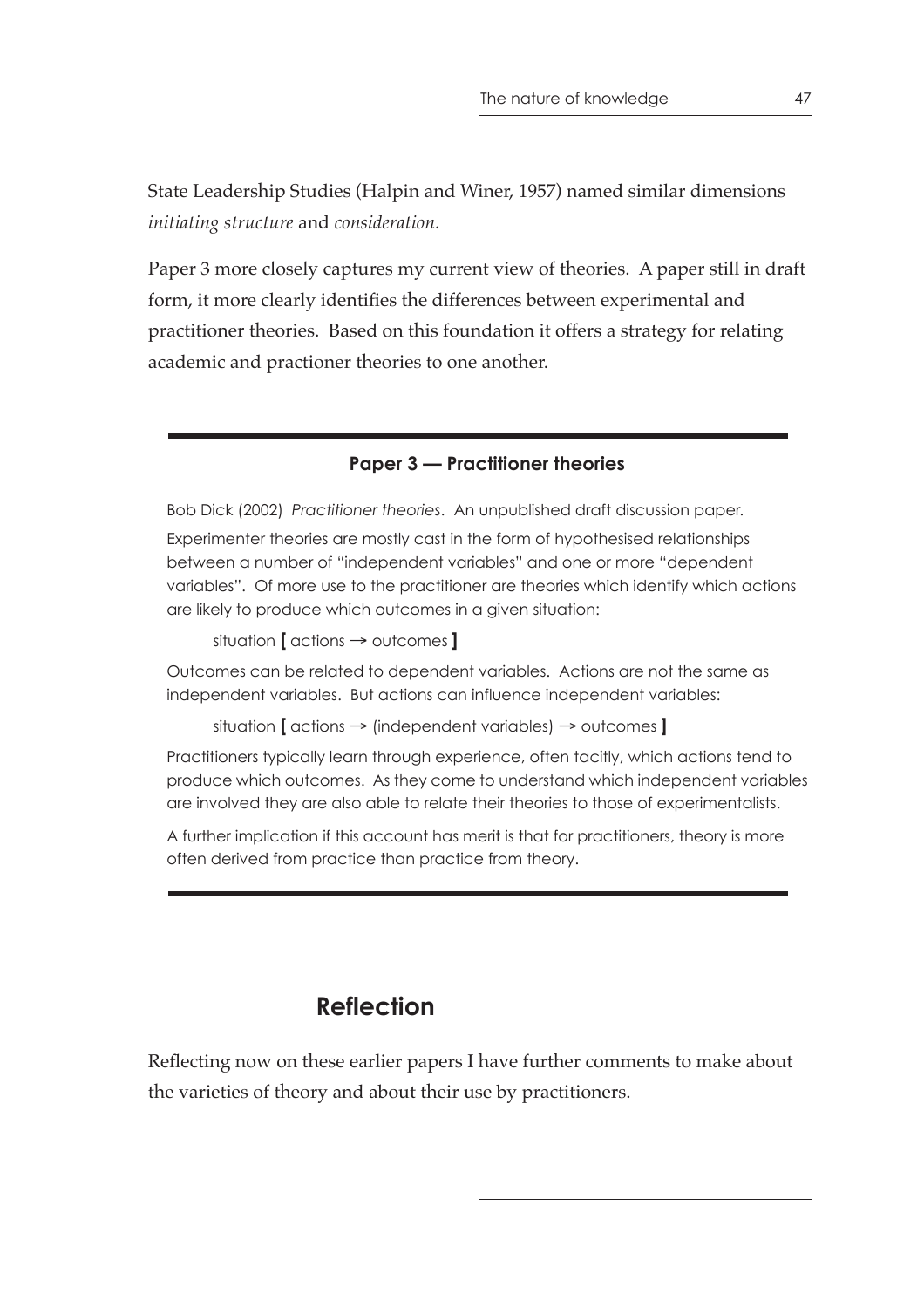#### **Forms of theory**

I would now distinguish theories (like Maslow's hierarchy) which link highorder concepts from theories of action such as those proposed by Argyris and Schön (1974).

The former may *imply* certain actions to achieve certain outcomes. For example the revised hierarchy in Paper 02: *Maslow revis(it)ed* identifies unconditional selfesteem as more robust than conditional self-esteem. It proposes that the esteem of others can be one of the pathways to self-esteem. This implies that to increase a person's robust self-esteem one might provide unconditional support to that person in lieu of conditional support. Some theories of this type may be converted easily to theories of action.

Theories of action, on the other hand, *directly* specify what actions might be expected to produce certain outcomes. For example, Argyris's Model I specifies that actors who unilaterally design and manage the situation will be seen as defensive. Their behaviour will lead to self-fulfilling ("self-sealing") prophecies (Argyris and Schön, 1996:93).

It is usually held in academic psychology (and, I suspect, in some other professions) that practice can only be built on a prior understanding of theory. I have concluded (in Paper 03: *Practitioner theories*) that in fact practice more often *precedes* this type of theory. This position is consistent with the views of Argyris and Schön (1974) on practitioner theories and Schön (1983) on the way practitioners learn.

Dennis Howitt (1991) reaches similar conclusions in his book subtitled "psychology applied to social issues". Psychology mostly isn't so applied. My own experience is that my practice has very often preceded my theorising. The learning processes described in the following chapter are consistent with this conclusion.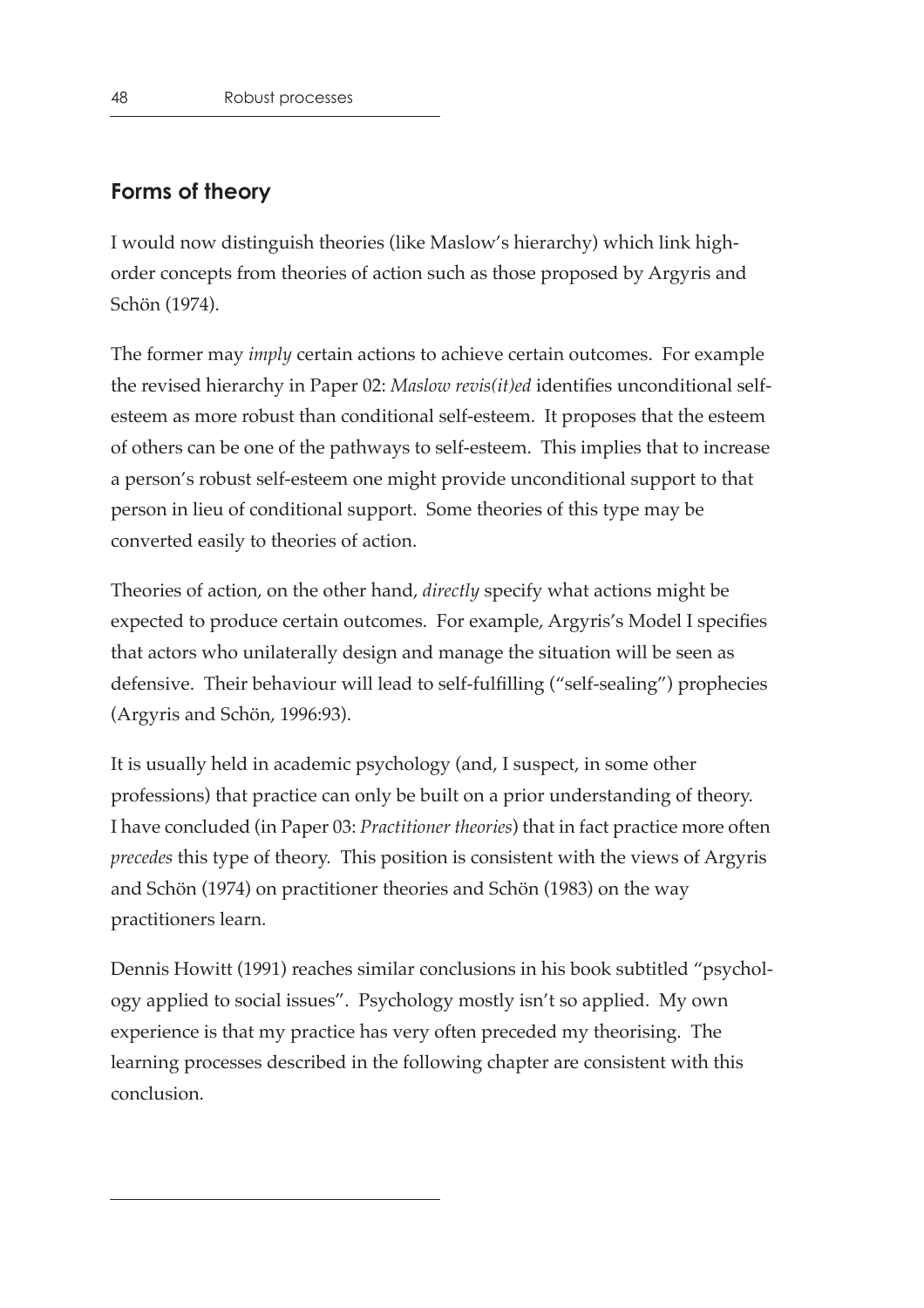If this is so it has implications for the current emphasis on evidence-based practice. When practice leads theory, practice-based evidence is also required. Among other writers on the topic, Scott Miller and his colleagues reach similar conclusions for clinical psychology (Miller, Duncan and Hubble, 2003).

It is inevitable, I think, that much experimental behavioural science will research what is researchable. This implies the use of theories close to the fact-base, with a limited number of specifiable and measurable independent variables. Such theories clearly add to knowledge. They are not easily converted to action. When those who do the research are not those who apply it the separation is further enlarged.

Presently, experimentalist theories and practitioner theories are seldom mapped on to one another. If they were, there could be useful cross-fertilisation of benefit to experimentalists and practitioners alike. I suspect there is more motivation for practitioners to do so than for experimentalists. In "Practitioner theories" (paper 03, above) I offer a way in which this might be done.

## **Practitioner theories**

Consider a practitioner during a consulting or facilitation activity. She  $4$  may decide that some particular outcome is to be desired. Note that at this point in time the outcome is hypothetical. Her task is then to decide which actions might achieve those outcomes.

In fact, with one important difference the task bears a close similarity to what the philosopher C.S. Peirce (1940) called "abduction" or sometimes "retroduction". Given an observed outcome not completely understood, abduction is the process by which a person decides how it might have come about.

<sup>4.</sup> Unless the context dictates otherwise, feminine pronouns can be regarded as applying to both male and female.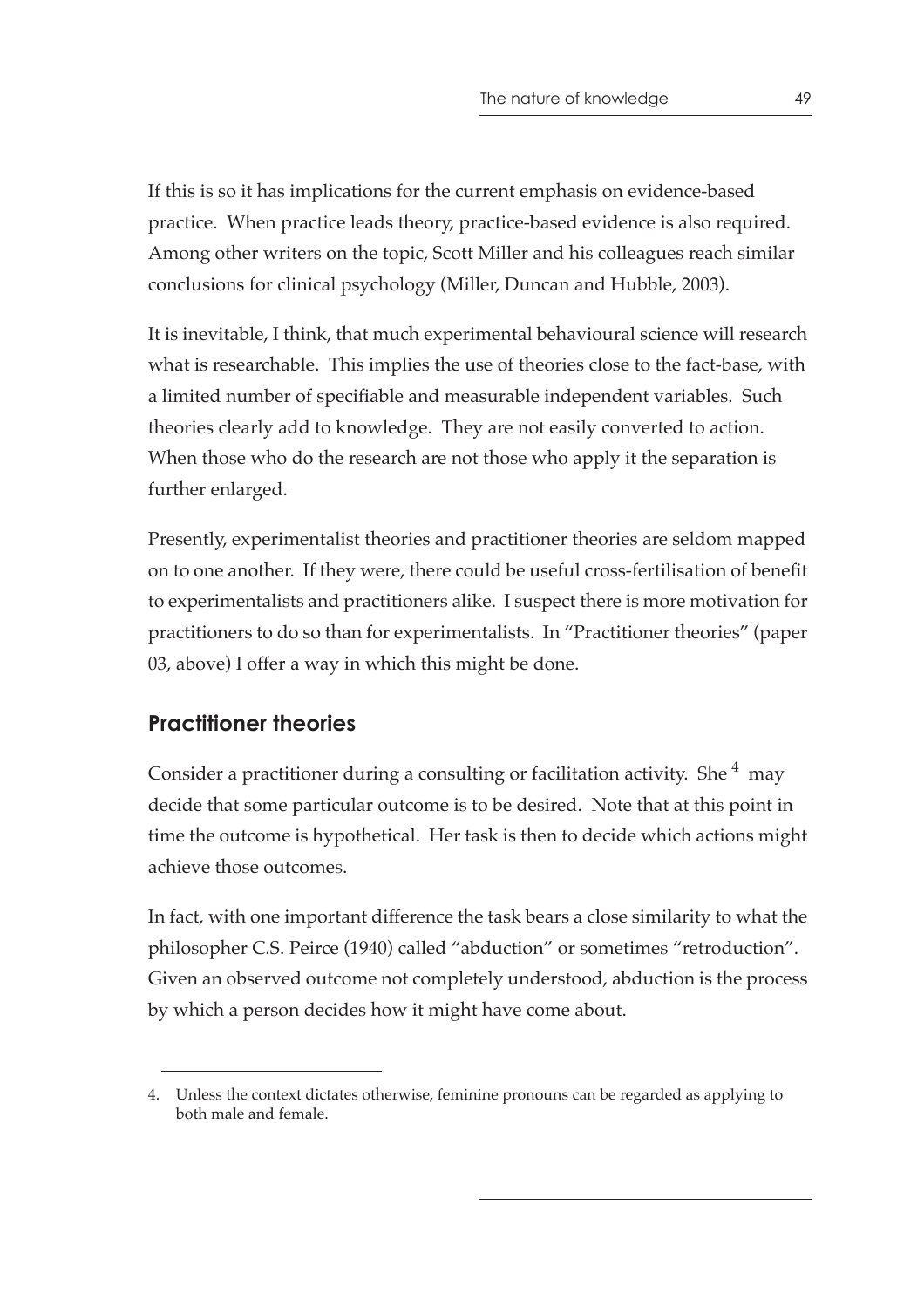Fred and Merrelyn Emery (1997) apply James Gibson's concept of ecological learning — that we've evolved to make sense of experience — to their analysis of abduction. The Emerys have argued that everyone does research, in that they make sense of their experience. To do so they use a process of abduction, explained further below.

As Tomis Kapitan (2000) describes it in the *Digital encyclopedia of Charles S. Peirce*, the logic of abduction is as follows:

- (1) The surprising fact, **C**, is observed;
- (2) If **H** were true, **C** would be a matter of course. Hence,
- (3) There is reason to suspect that **H** is true.

In abduction as Peirce describes it an actual outcome is observed. In facilitation or consultancy a *desired* outcome is *imagined*. The task of the facilitator is then to identify what actions seem most likely to produce those outcomes.

Applying Peirce's logic to the design of an intervention by a facilitator or consultant, we obtain:

- (1) In situation **S** the non-present outcome **O** is desired;
- (2) If action **A** were done in this situation, based on past experience **O** seems likely to occur.

Hence,

(3) There is reason to believe that **A** is an appropriate action in this situation.

One might call this *prospective abduction*: abduction before the event. Applied mindfully (as Valerie Bentz and Jeremy Shapiro, 1998, might say) it would help the practitioner be more aware of the assumptions that guide her actions. She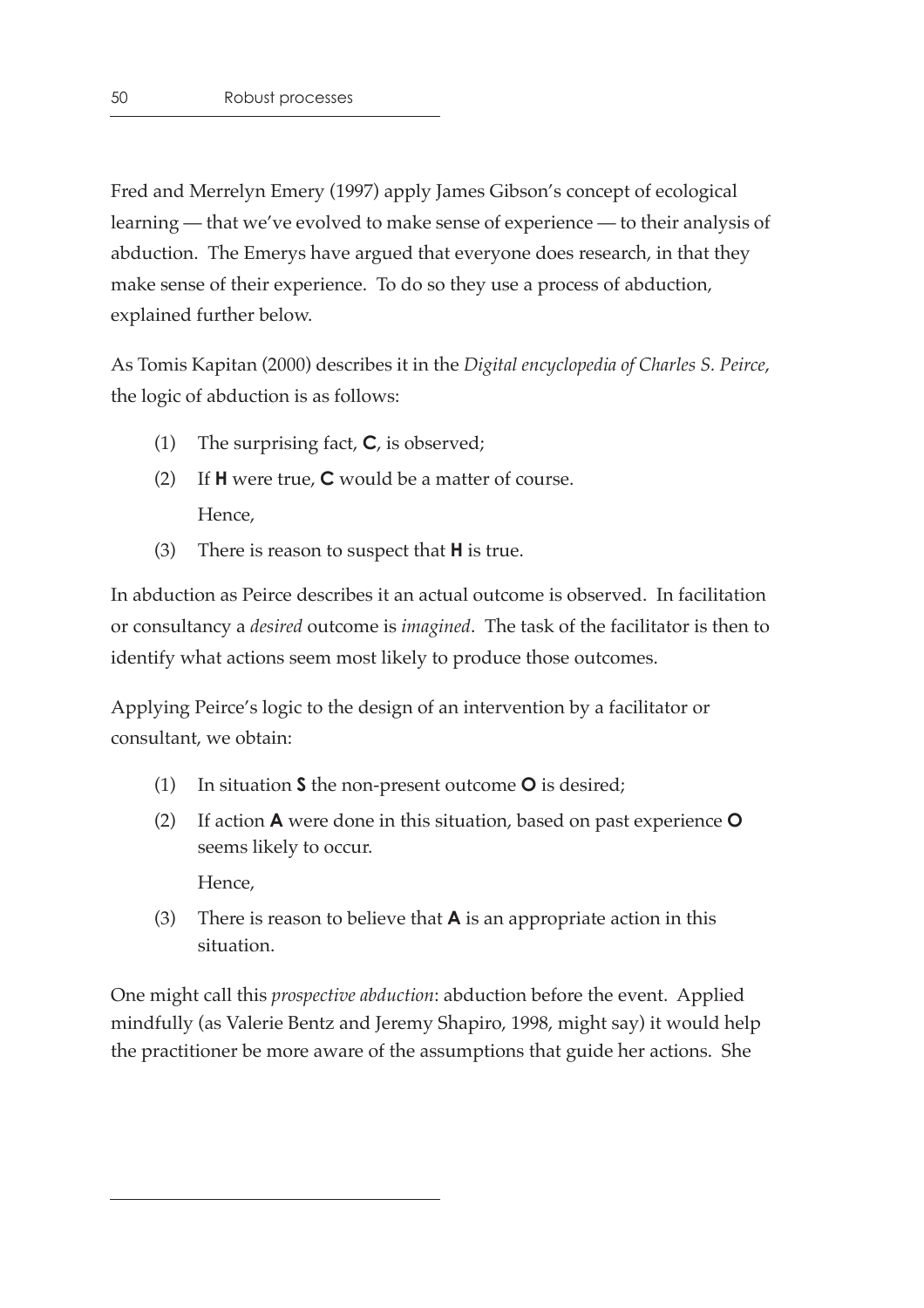might then be more likely to notice any evidence which violates those assumptions.

Other authors have recognised the applicability of abduction to change work. For instance Miri Levin-Rozalis (2000) has recently made similar points about the relevance of abduction to the field of evaluation. Fred and Merrilyn Emery (1997) in the article mentioned above have applied it to change-oriented research on human systems (see also Strand, 2005). Brian Haig (1995) has discussed its application to grounded theory, which like action research is an emergent  $<sup>5</sup>$ </sup> methodology.

It was Peirce's belief that abduction was the source of creativity in science. It seems clear that devising an intervention is also a creative act. There is some virtue, I think, in making more explicit the often-tacit planning that precedes action.

## **Making assumptions explicit**

Paper 04: *Questions for reflection* describes in some detail a set of questions which may assist a practitioner in identifying assumptions before acting. Abduction is then more likely to guide the practitioners decisions.

#### **Paper 04: Questions for reflection**

Bob Dick (2002) *Questions for reflection*. A resource paper for a public on line course in action research. Available on line at http://www.scu.edu.au/schools/gcm/ar/arp/ reflques.html

<sup>5.</sup> That is, one where theory emerges slowly and gradually as data are collected and interpreted.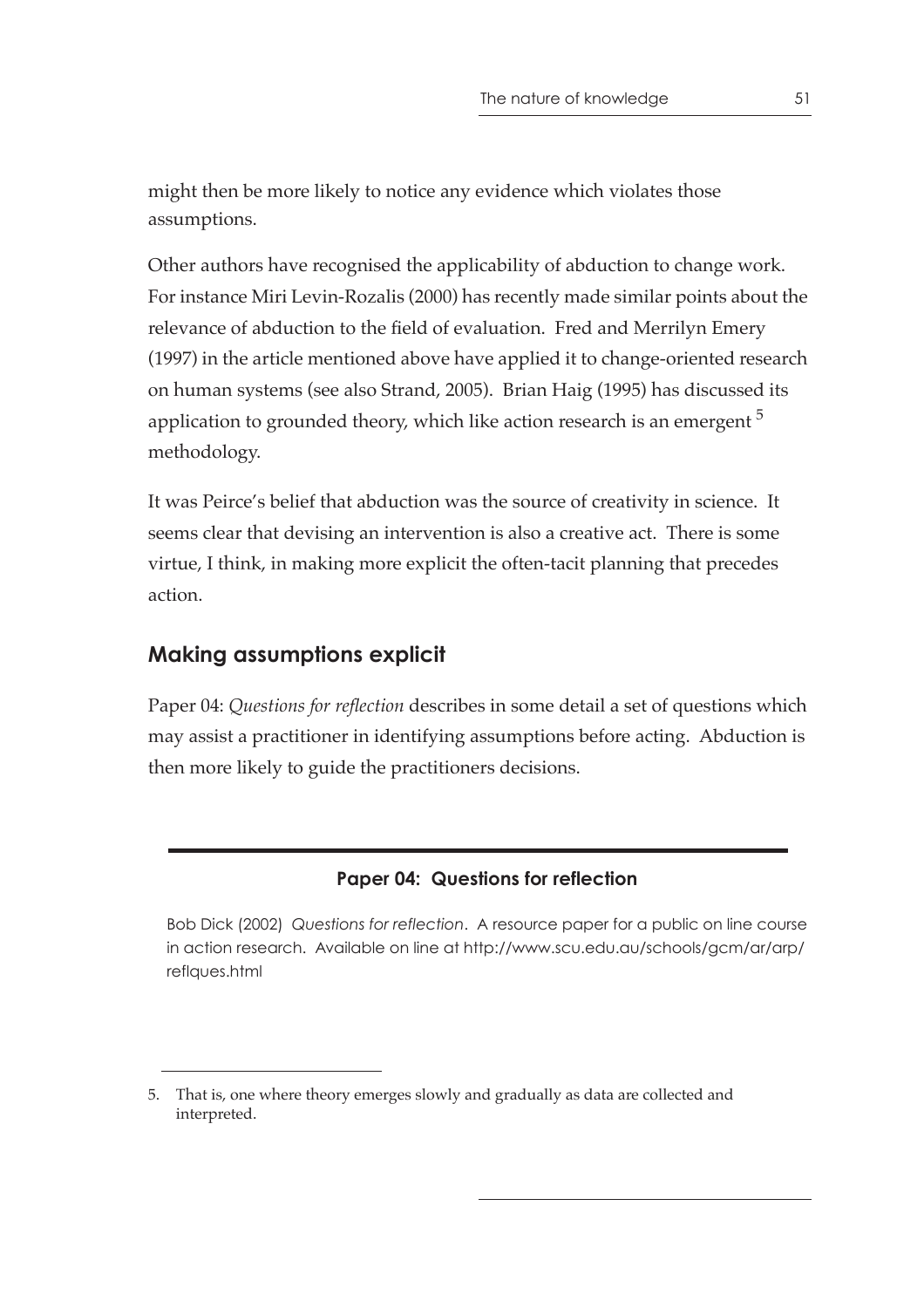The paper describes two sets of reflective questions. One set is for debriefing after action. The other set, more pertinent to the present discussion, is for reflection before action. The questions are consistent with Argyris's theory of action.

You will recall that Argyris's theory of action required the specification of the situation, the desired outcomes, and the actions to achieve the outcomes. (In its full form it also required specification of any relevant assumptions about the situation, the actions and the outcomes: Argyris and Schön, 1974: 29.)

Paper 04 list three pairs of questions. The first in each pair requires the intending facilitator to specify in turn situation, outcomes and action, in that order:

- 1a What do I think are the *salient features of the situation* that I face?
- 2a If I am correct about the situation, what *outcomes* do I believe are desirable?
- 3a If I am correct about the situation and the desirability of the outcomes, what *actions* do I think will give me the outcomes?

The order is logical. Understanding the situation allows a better choice of outcomes. It is hard to identify appropriate actions until it is known what outcome is wanted.

A second "why" question in each pair invites the facilitator to identify the reasons for her answer to the first in that pair. That is, it surfaces the relevant assumptions, often making explicit what would otherwise be tacit.

The complete set of six questions then is:

- 1a What do I think are the *salient features of the situation* that I face?
- 1b Why do I think those are the salient features? What evidence do I have for this belief?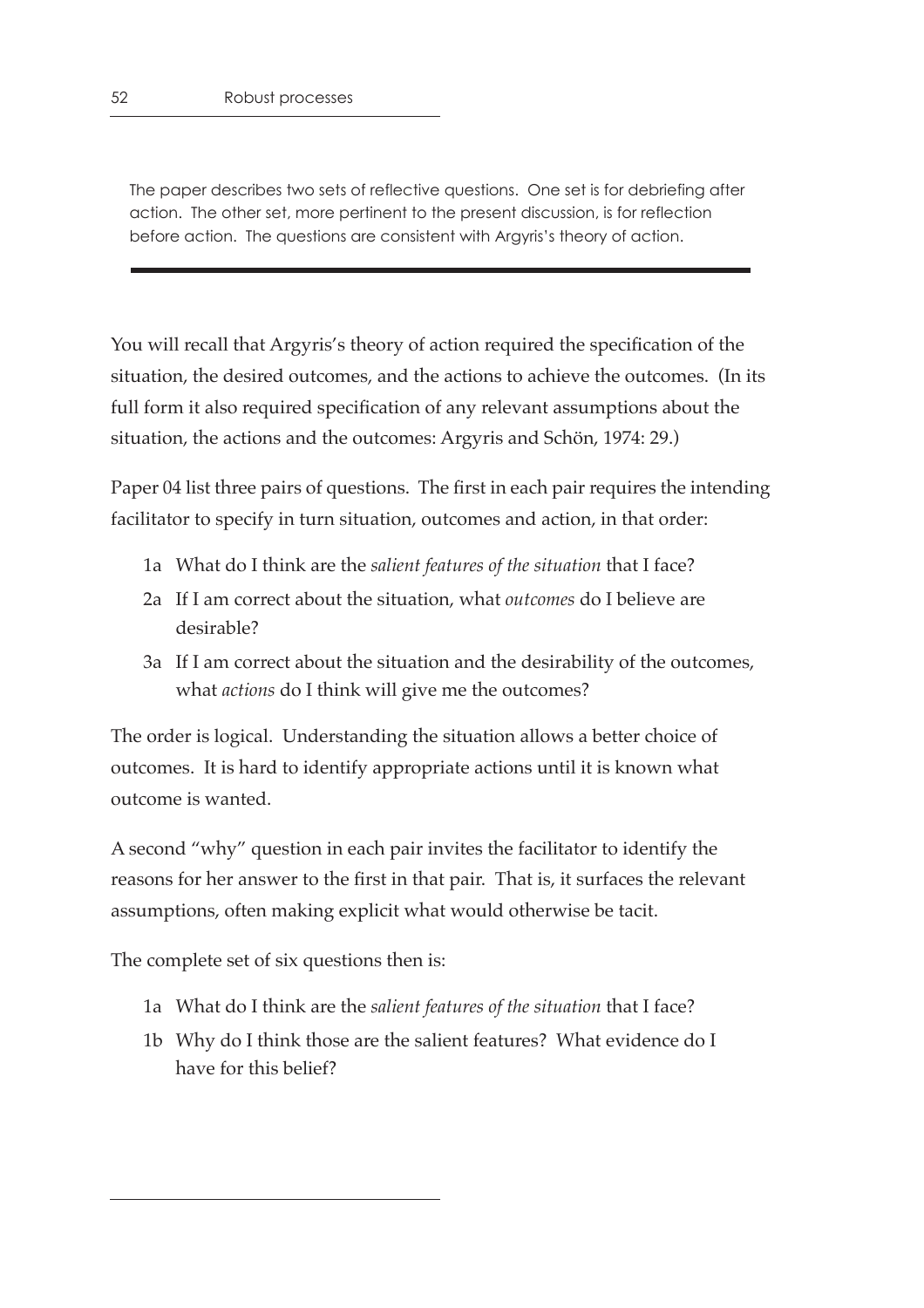- 2a If I am correct about the situation, what *outcomes* do I believe are desirable?
- 2b Why do I think those outcomes are desirable in that situation?
- 3a If I am correct about the situation and the desirability of the outcomes, what *actions* do I think will give me the outcomes?
- 3b Why do I think those actions will deliver those outcomes in that situation?

My experience in supervising action research theses is that this form of planning before action leads to better observation during action and better reflection afterwards.

In partial summary, then, I have maintained the following ...

- For much practice, and especially the more fluid varieties, practice develops through experience. Theory is often implicit, and if explicit tends to come later. Contrary to some views, practice often leads theory.
- In any event, many of the theories practitioners learn during academic training do not translate easily into practice. The theories specify relationships between "variables". Practitioners, on the other hand, wish to know what actions will yield which outcomes. Experimentalist theories and practitioner theories often differ importantly.
- There are potential advantages if experimentalist and practitioner theories can be related to each other. This can often be done by identifying the variables by which actions influence outcomes.
- **There are questions which a practitioner can use before the event to make** implicit assumptions explicit. These assumptions will then often identify the variables which exist between the actions and the outcomes. Reflection *before* the event can enhance reflection during and after the event.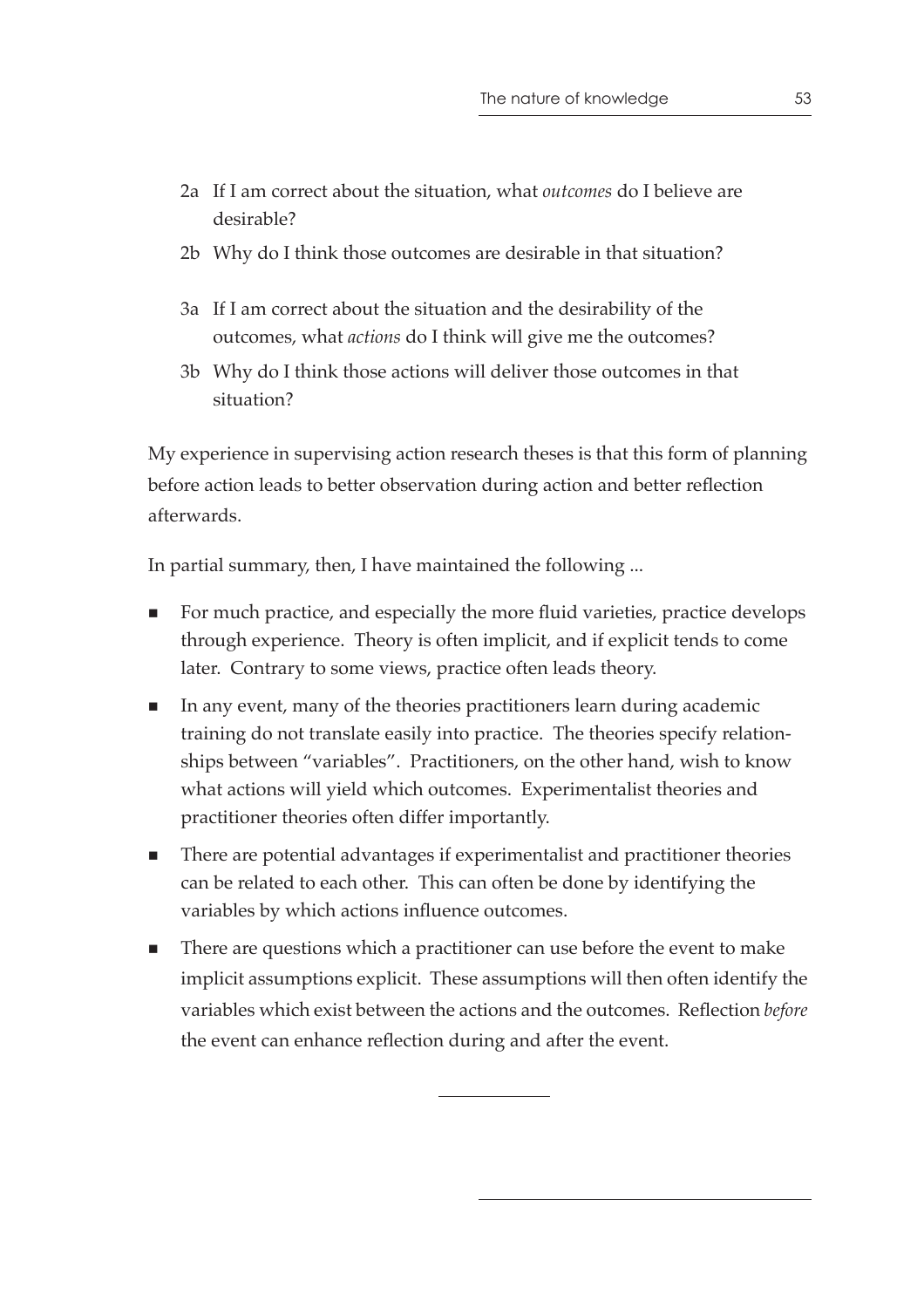There is one more point I wish to make before identifying the contributions of this chapter to the overall thesis — that facilitation is often more effective when the facilitator *overdetermines* the desired outcomes.

#### **Overdetermination**

I have maintained that explicitly or (probably more often) implicitly, facilitators use an abduction-like process to determine which actions to carry out. Don Schön (1983) has argued that professional practice is partly an artistic endeavour — a performing art, one might say, as I mentioned earlier. Part of the reason for this is that few situations repeat themselves exactly. There are different participants, or the same participants after the passage of time, or a different environment. Other events have intervened. Often the facilitator cannot be certain that actions which in the past produced certain outcomes will do so on this occasion.

For example, imagine that a facilitator wishes to give an important set of instructions. From previous experience she may have learned that it helps to get the attention of participants. She may also know that providing the instructions both verbally and visually is beneficial. Providing an opportunity for people to ask questions for clarification also helps. If she carries out all of these actions (and perhaps others as well) then she is more likely to achieve the outcome of better attention by participants to the instructions.

Symbolically, if

#### $a_1 \rightarrow 0$  and  $a_2 \rightarrow 0$  and  $a_3 \rightarrow 0$

where  $\mathbf{a}_1$ ,  $\mathbf{a}_2$ ,  $\mathbf{a}_3$  are actions, "  $\rightarrow$  " indicates "tends to", and  $\mathbf{O}$  is the desired outcome then  $\mathbf{a}_1$ ,  $\mathbf{a}_2$  and  $\mathbf{a}_3$  in combination increase the likelihood of achieving **O**.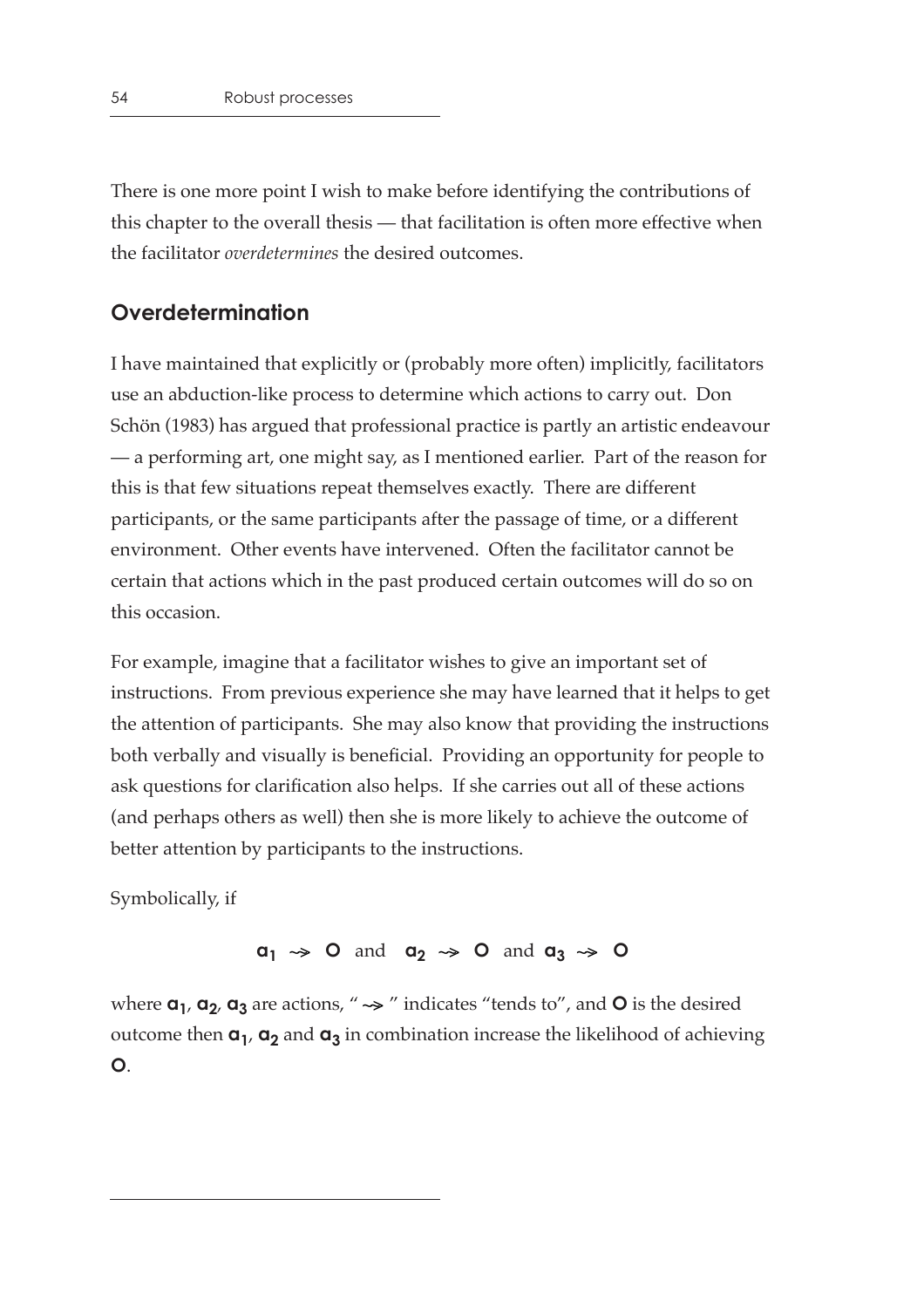From an experimentalist's viewpoint overdetermination might appear to hinder learning from experience. How can you tell which actions produced the outcomes? Yet clearly practitioners do learn how to act. In addition to those writers already mentioned, several writers who are practitioner-academics agree. I include here Daniel Fishman (1999) and Peter Jarvis (1999). Experience does count even when most of the learning is tacit. When practice precedes or accompanies theory the important question is this: how can the learning of the practitioner be further enhanced by making learning more explicit?

The time has now come to relate the material in this chapter to the theme of the thesis, the design and facilitation of rubust processes.

## **Contributions to process**

Novice cooks follow recipes. If an ingredient is missing or unsuitable they are often unable to use the recipe. Experienced chefs can instead seek out the best ingredients available, and modify the recipe (or invent one) to suit. Facilitation too has its recipes.

## **Novice facilitators**

Some novice facilitators learn particular facilitation processes by observing more experienced colleagues. Others learn by reading "recipes" in books. In both instances they are likely to stay close to what they have learned. Their understanding isn't sufficient to allow them to modify the recipes.

In effect, they are working fairly mechanically, as technicians. As they develop more experience the amount of artistry in their facilitation is likely to increase.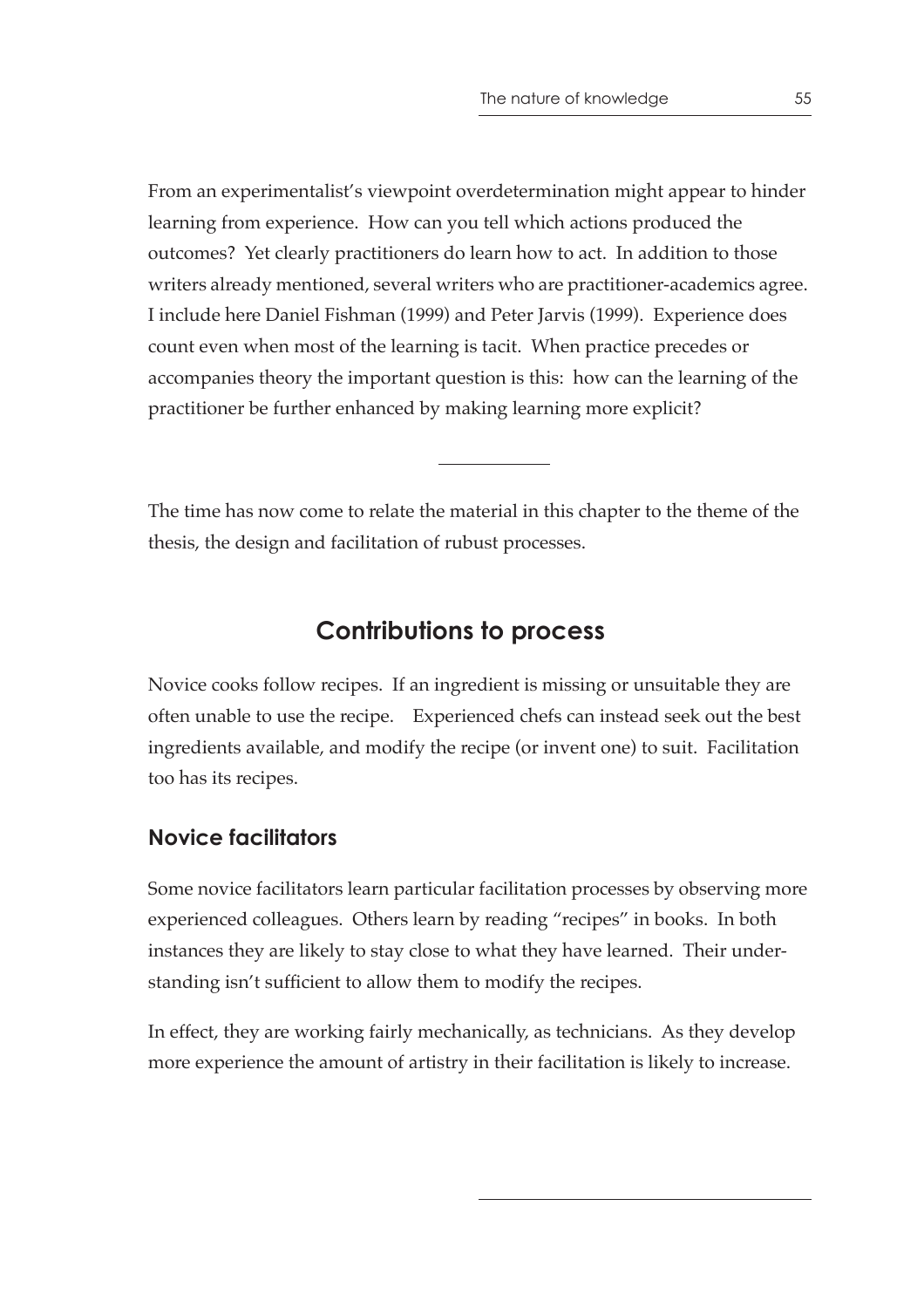The more explicit their understanding of the processes they use, the faster this process is likely to be.

Theory can assist the novice's learning if it is in a form that translates easily into action. I have earlier identified a form of theory that I think is suitable for this purpose. It consists of action theories (Argyris and Schön, 1974) and other general theories where concepts relate more or less directly to action.

Much of my own working time in the past 30 years has been spent helping novices learn to facilitate process. Some of the attached documents and monographs contain descriptions of robust processes — processes which perform well in inexperienced hands. To help novices learn more effectively, in most of that documentation I try to provide a rationale for each description.

In recent years I have had more opportunity to provide coaching for experienced facilitators. For them, too, explanatory theory is helpful.

## **Experienced facilitators**

As the earlier accounts imply, experienced facilitators are more likely to respond intuitively to a situation. They are likely to draw on theory (or understanding, if you prefer) which is often implicit. Donald Schön (1987) has said much the same.

When actions are successful this is fine. Nevertheless, there are some tendencies which threaten success. Gary Klein (1997) has shown that more experienced experts have a tendency to seize upon the first solution that comes to mind. As David Snowden (2002) has argued the result can be "entrainment", a reluctance to admit that the solution hasn't worked or that the intuitive understanding is wrong.

If the expert is conscious of the assumptions acted on, there is more chance that those assumptions can be challenged by a lack of success. As I shall later claim,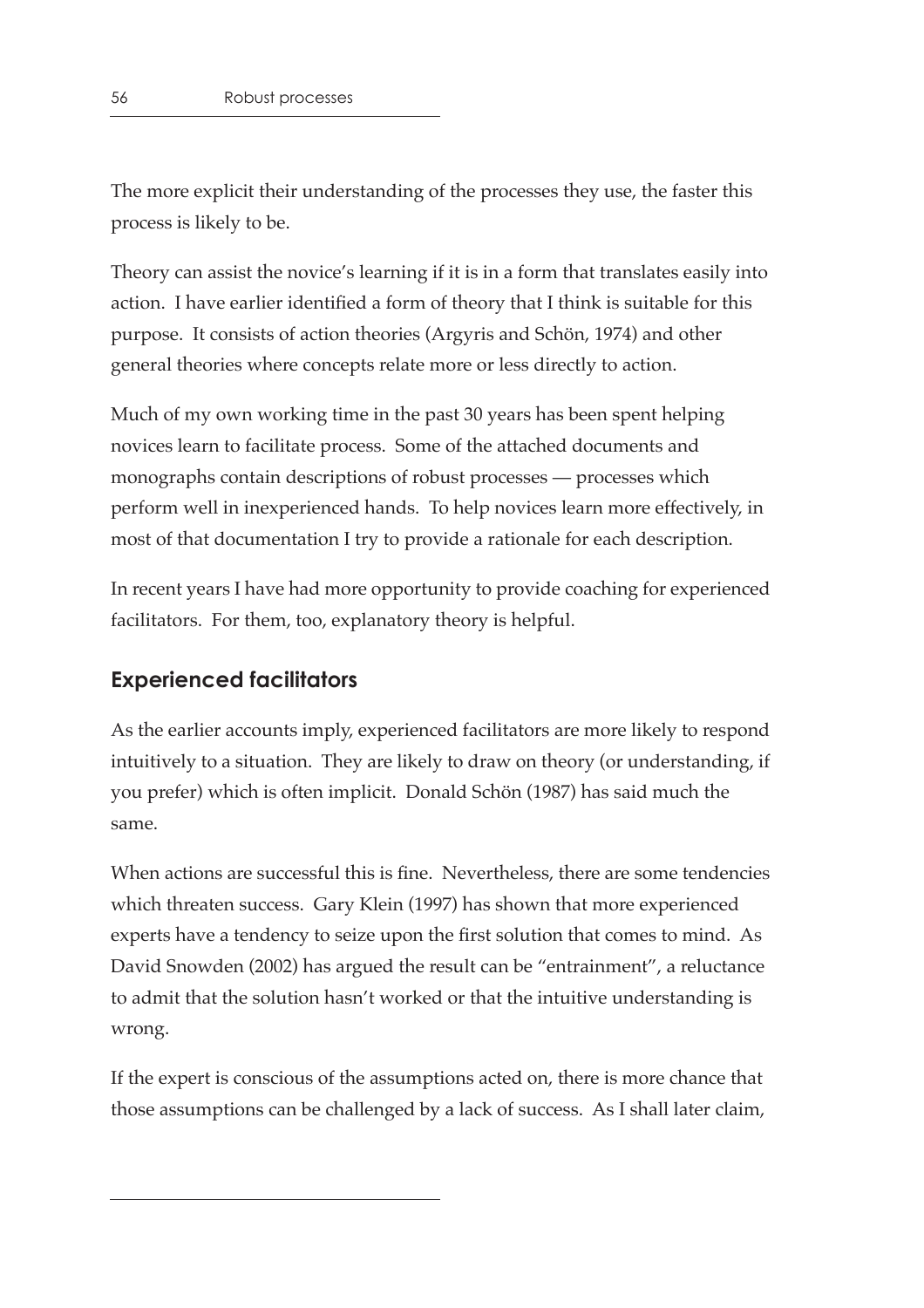this is most likely to be true when the expert seeks out disconfirming evidence. The six reflective questions above help the experienced practitioner surface assumptions. It is then more likely that it will be noticed when they are not supported by what actually happens.

This chapter provides a useful background to a consideration of some of the processes that practitioners use. Those processes are considered in the following three chapters. Chapter 4 examines learning processes.